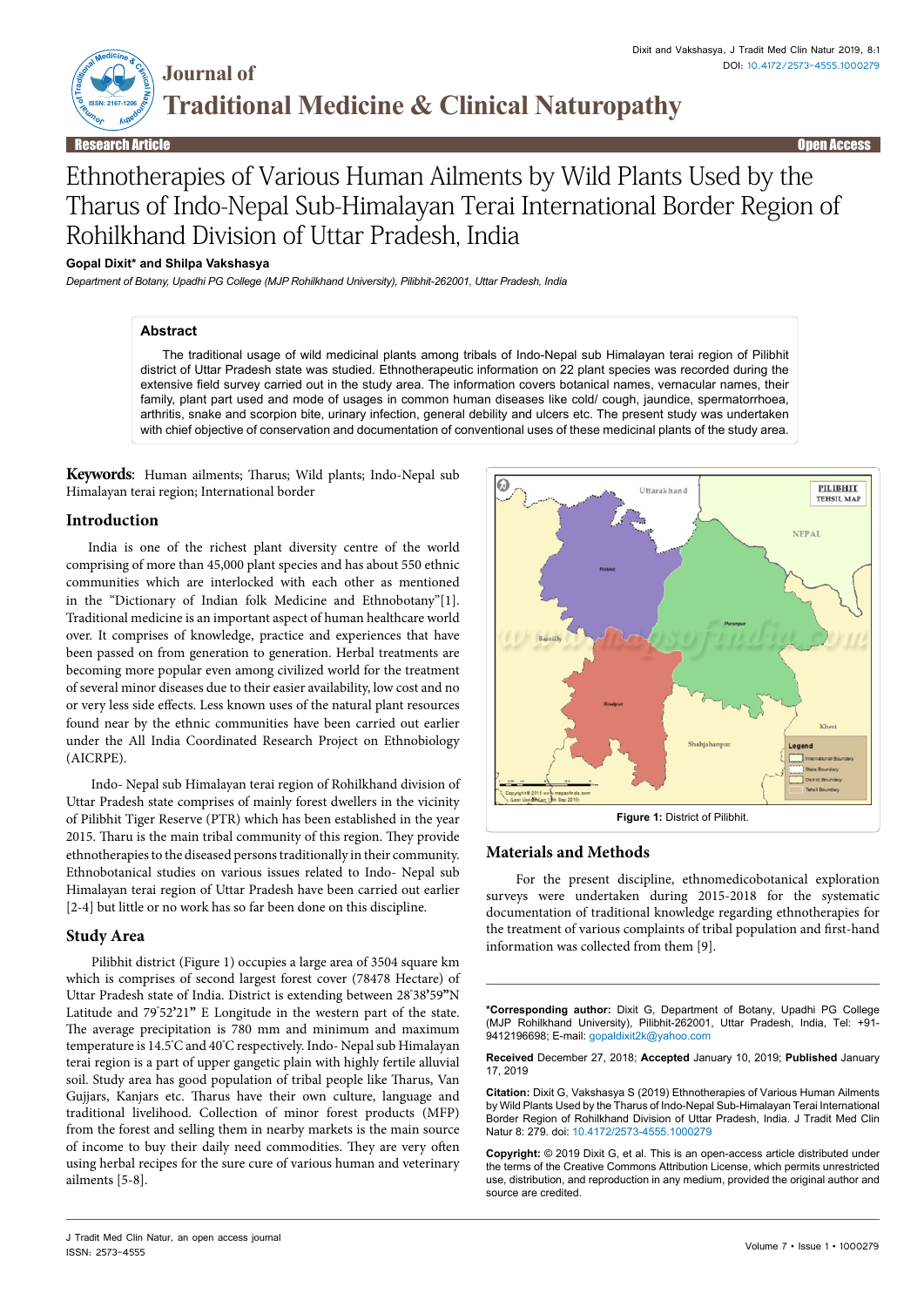#### **Citation:** Dixit G, Vakshasya S (2019) Ethnotherapies of Various Human Ailments by Wild Plants Used by the Tharus of Indo-Nepal Sub-Himalayan Terai International Border Region of Rohilkhand Division of Uttar Pradesh, India. J Tradit Med Clin Natur 8: 279. doi: 10.4172/2573- 4555.1000279

Page 2 of 3

The information was gathered using a questionnaire based survey along with informal discussions with the experienced tribal people. The gathered information was cross checked with herbal practitioners and available literature. Voucher specimens were collected and identified with the help of flora [10,11] and identified species were deposited in the herbarium of Botany department of Upadhi PG College, Pilibhit.

# **Enumeration**

 The medicinal plants are enumerated alphabetically followed by their Botanical names, family, local names, voucher specimen number, plant part used and methods of drug preparation along with mode of administration etc.

# *Asparagus racemosus* **Willd (Liliaceae), Shatavari, UMV-18**

Juice of fresh roots is taken orally with milk twice a day for the cure of white discharge of Leucorrhoea and associated pelvic pain in women.

# *Acacia nilotica* **(L) Deli sps.** *indica* **(Benth) Bren (Mimosaceae), Babool, UMV-24**

Green twig of the plant is chewed and brushed in case of swollen and bleeding gums and in pyorrhoea.

Dried gum obtained from the stem is fried and given orally to the patients suffering from back pain of vertebral column.

# *Achyranthes aspera* **L (Amaranthaceae), Chirchita,UMV- 70**

• Fresh leaves decoction is applied externally over bites of spider and honeybees.

Root paste is applied externally on piles infected parts of the anus, and roots are grounded with sugar and *Piper nigrum* seeds in 3:2:1 ratio and given orally in morning with milk for the sure cure of anal piles.

# *Argemone maxicana* **L (Papaveraceae), Pili Kataiya, UMV- 27**

Ripen seeds are boiled in *Brassica* and this preparation is applied externally over the eczema affected parts of the body.

Fresh latex is applied on the jaundice affected parts of the body, once a day, till cure.

## *Boerhaavia diffusa* **L (Nyctaginaceae), Punarnava, UMV- 21**

Decoction of fresh roots is taken orally for the cure of diarrhea and dysentery.

Table spoonful green leaves juice is recommended orally twice a day for a week to cure jaundice.

# *Butea monosperma* **(Lamk) Taub (Fabaceae), Dhaak, UMV-37**

One tea spoonful seed powder is taken orally to cure diarrhea and dysentery.

Resin obtained from stem bark is mixed with honey to make paste which is used to cure diarrhea, dysentery and also found very effective in patients suffering with spermatorrhoea.

# *Bombax ceiba* **L (Bombacaceae), Semargulla, UMV-34**

Dropped fresh flowers are cooked as vegetable and given to cure female sterility.

• Sepals are cooked with red potatoes and consumed as vegetable for the sure cure of spermatorrhoea cases.

Sepals are sun dried and grounded as powder. This powder is administered in the cases of constipation and gastric disorders.

# *Ficus benghalensis* **L (Moraceae), Bargad, UMV-83**

Juice of its Fruit is given to improve general debility in human beings and also recommended for long healthy life.

Latex of the plant is shade dried and pills made from it are advised one pill a day with milk at night to improve sperms quality and also in spermatorrhoea cases.

# *Cassia fistulosa* **L (Caesalpiniaceae), Amaltas, UMV- 81**

Pulp of fruits is mixed with mustard oil and very commonly recommended to those suffering from acute constipation, both in the cases with humans and their pet animals.

#### *Datura stramonium* **L (Solanaceae), Dhatura, UMV- 62**

Green mature leaves are warmed over the flame and applied externally on the enlarged testicles to reduce swellings and inflammation.

## *Cynadon dactylon* **(L) Pers. (Poaceae), Doobghass, UMV- 60**

For the treatment of anemia in women, juice of green plants is advised very frequently.

For the sure cure of bloody dysentery juice of it is recommended with sugar, one tea spoonful twice a day for a month.

## *Chenopodium album* **L (Chenopodiaceae), Bathua, UMV-64**

Twigs of green plants are cooked as vegetable for the cure of anemia in women and children due to high presence of Iron in it.

#### *Cuscuta reflexa* **Roxb (Cuscutaceae), Amarbel,UMV- 52**

Fresh paste of green plants is applied externally over white spots and patches on the human body at night daily.

Plant juice from fresh plants is recommended orally twice a day in the patients suffering from jaundice.

## *Euphorbia hirta* **L (Euphorbiaceae), Duddhi, UMV- 49**

Fresh plants are crushed to make a paste and this paste is given orally in case of stomach disorders.

*Ipomoea aquatica* **Forsk (Convolvulaceae), Naari Ka Saag, UMV- 77**

Green plants are consumed as vegetable for the eye sight improvement.

# *Ranunculus scleratus* **L (Ranunculaceae), Jal Dhaniya, UMV-63**

Fresh leaves juice is used externally over the fungal affected areas on the skin preferably at night.

#### *Xanthium strumarium* **L (Asteraceae), Kuthiya, UMV- 44**

Green fruits are crushed to make a paste and this paste is applied externally over the swollen and painful joints affected by arthritis.